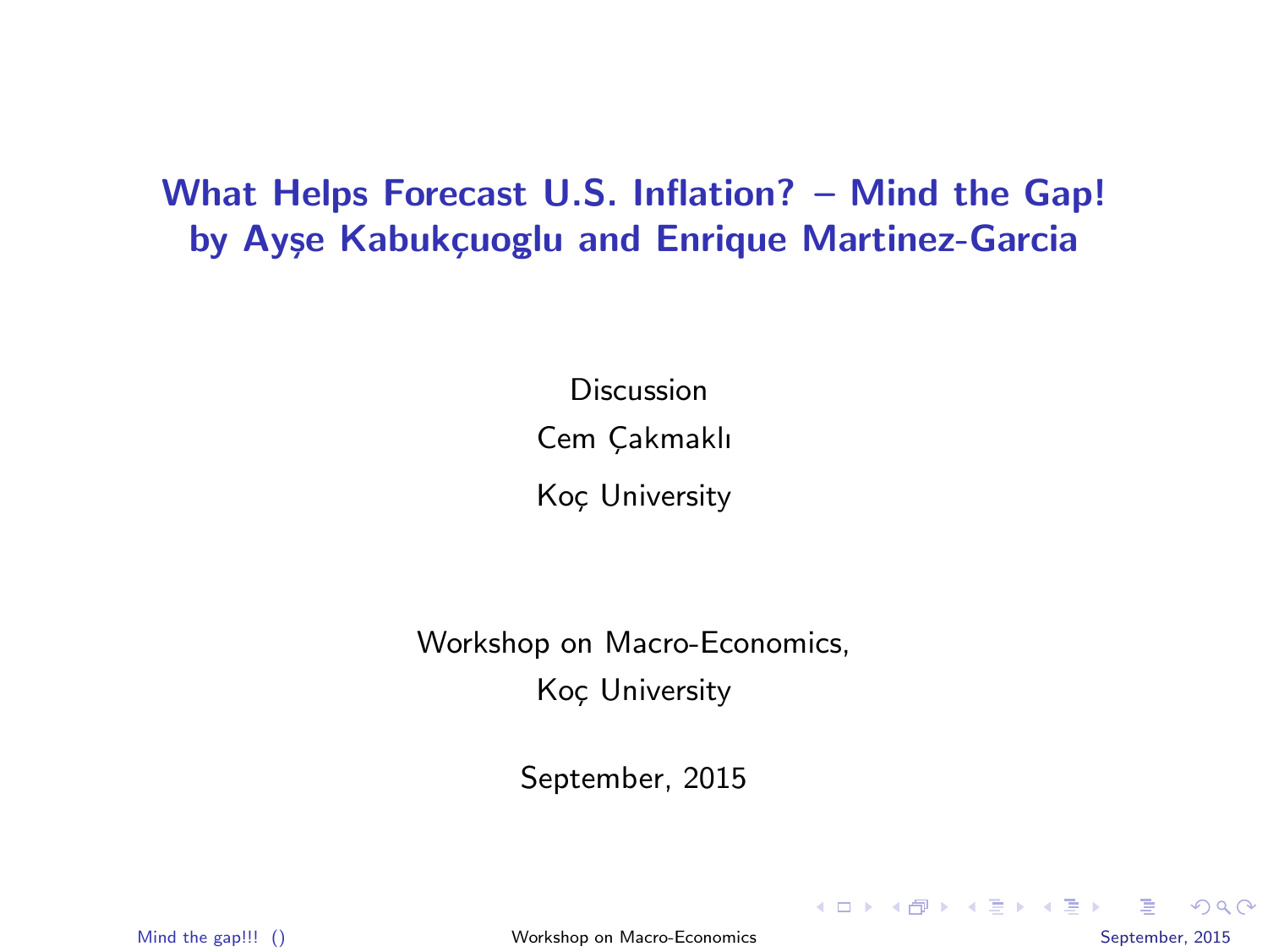### About the paper

▶ A question that is very popular both in macroeconomics and in applied econometrics:

Why do the traditional models fail to forecast US inflation relative to naive forecasts (random walk model) during Great Moderation.

- ▶ Some reduced form models (such as stochastic volatility model of Stock and Watson) can beat naive forecasts such as forecasts from random walk model but many important variants of mostly backward-looking Phillips curve models fail to beat naive forecasts, Stock and Watson (2007, 2008).
- $\triangleright$  The paper departs from the fact that globalization may have an important effect on US inflation process, and therefore, Phillips curve models that rely on closed-economy framework are not capable of predicting US inflation.

<span id="page-1-0"></span> $QQ$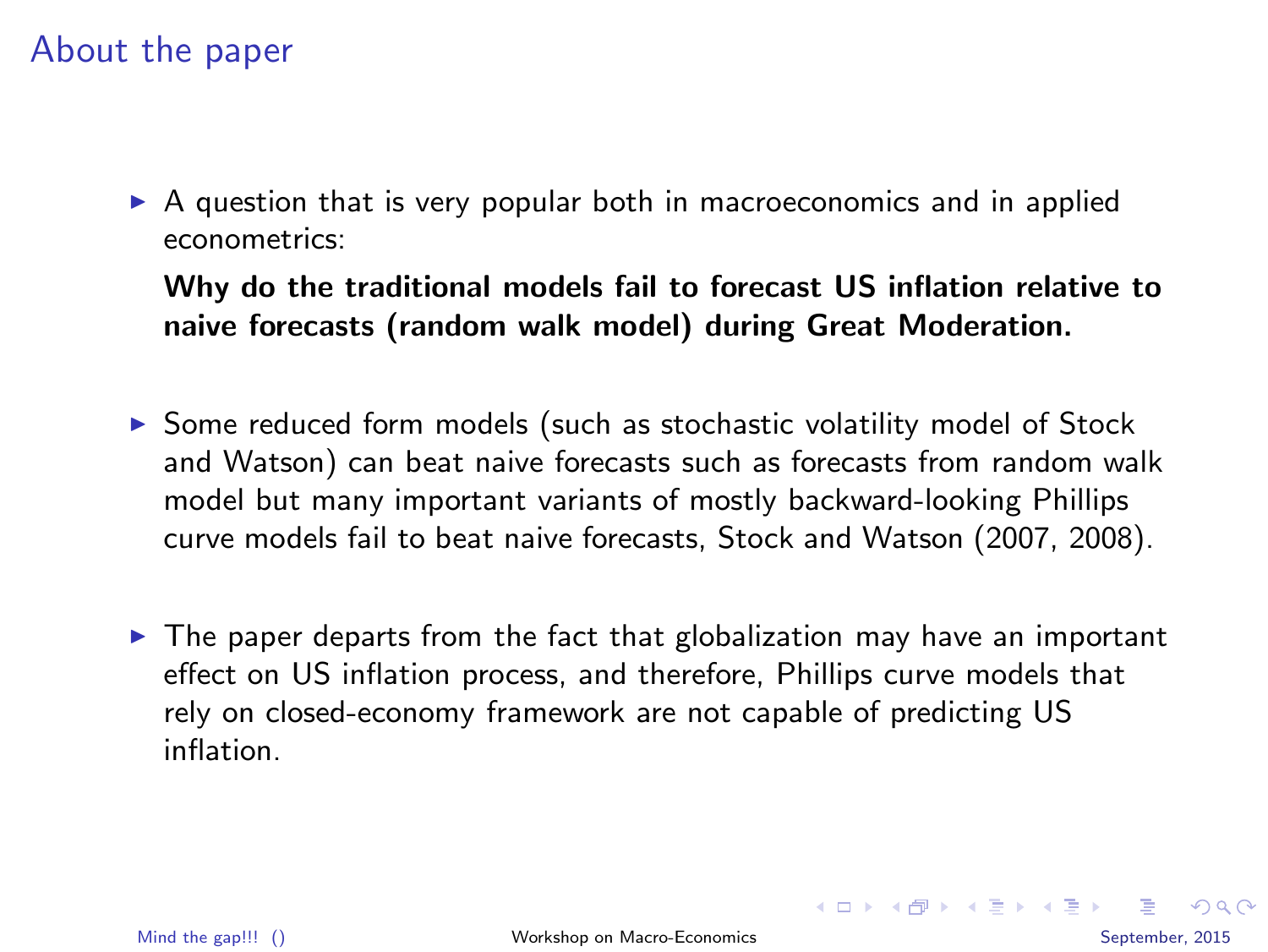# An open-economy Phillips curve for US inflation

- $\triangleright$  In addition to the domestic slack measures, global slack measures are also required in Phillips curve models
- $\triangleright$  They show that relative slack measure can be proxied by **domestic terms** of trade
- $\triangleright$  Global slack measure (the sum of home and foreign) can be proxied by the world real money gap

 $QQQ$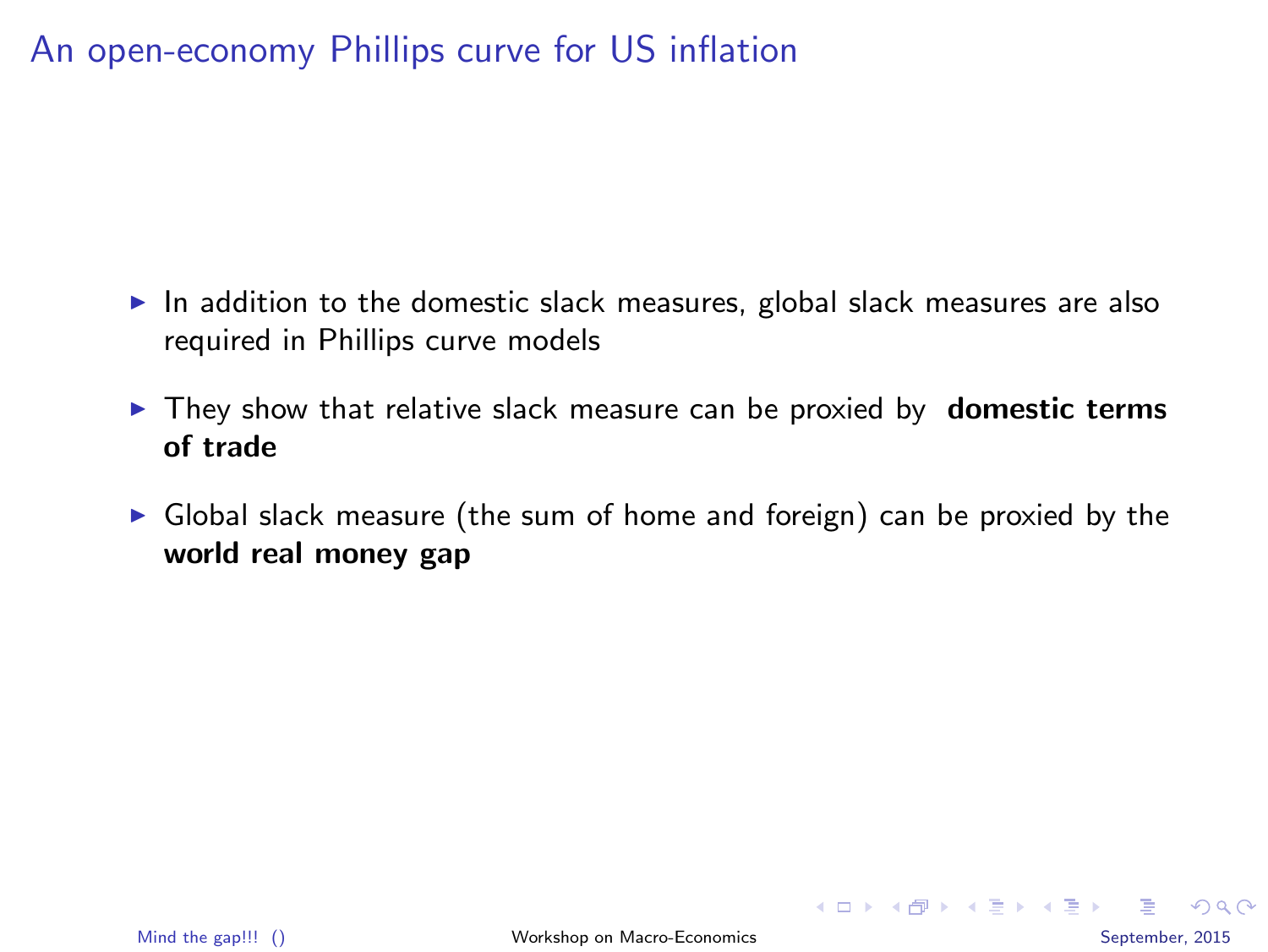### An open-economy Phillips curve for US inflation

- $\blacktriangleright$  Empirical results: A horse race between
	- ▶ A closed-economy new Keynesian Phillips curve relating inflation to domestic real economic activity.
	- $\triangleright$  An open-economy new Keynesian Phillips curve.
	- $\triangleright$  A univariate AR model.
- ▶ Open-economy Phillips curve models provide superior forecasting performance
	- ▶ Open economy Phillips curves help forecast inflation, but which proxy to use? Better measures of global slack are important.
	- $\triangleright$  Terms of trade as a measure of relative slack, REER, global money as a measure of global slack and credit growth work better.
	- ▶ Global macro variables work better domestic counterparts.

 $QQ$ 

**K ロ ト K 何 ト K ヨ ト K ヨ ト**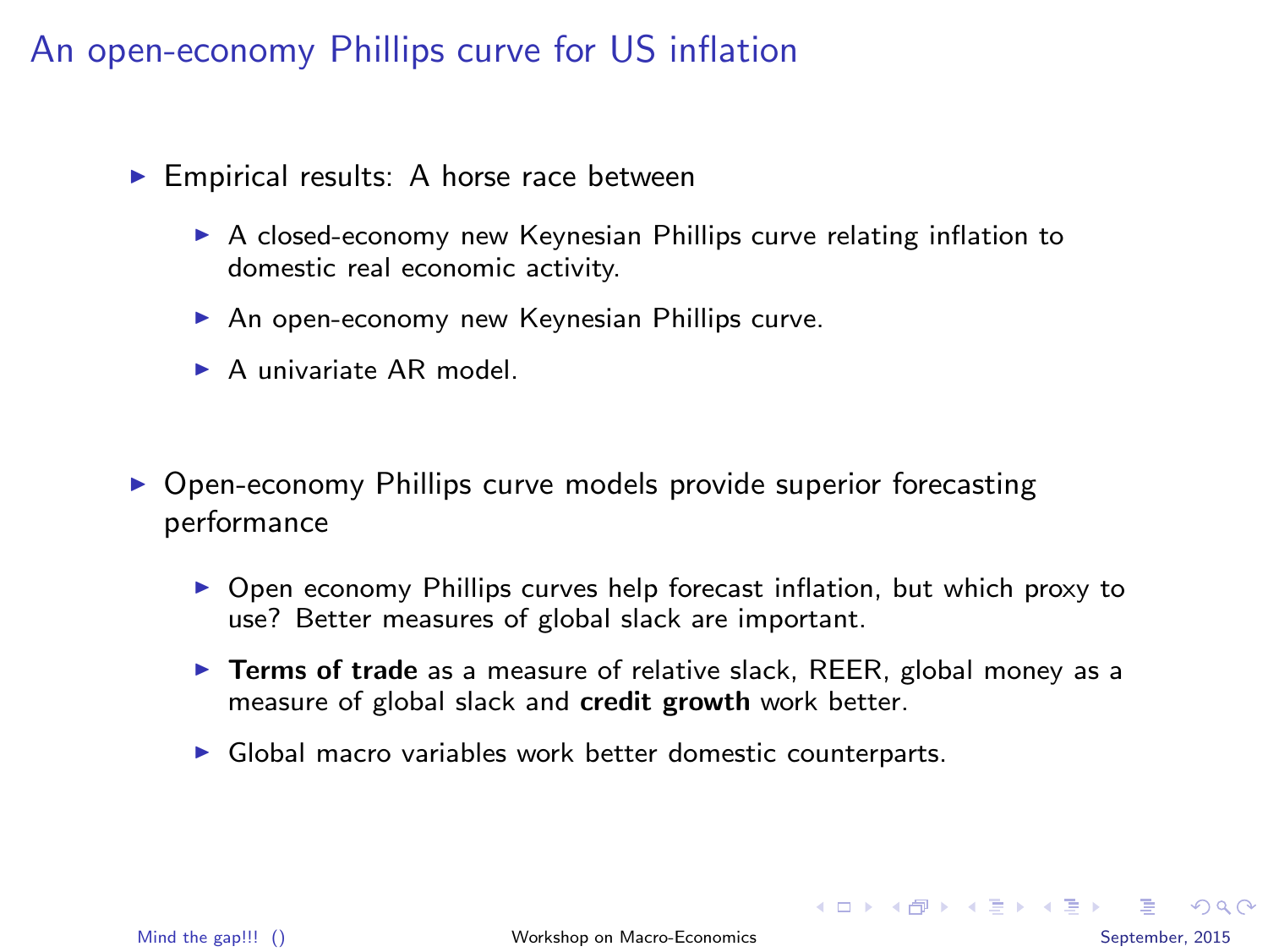# A nice extension of closed-economy Phillips curve

- $\blacktriangleright$  The open-economy extension is very important
	- $\triangleright$  China plays an important role in decreasing supply side price pressures in recent two decades
	- $\triangleright$  Central banks seems to take similar actions, for example Quantitave Easing, first US, UK and then EMU and Japan...

► The paper nicely follows the discussions on closed-economy Phillips curve

- ▶ Is it CPI, PPI, GDP or PCE deflator; the paper takes all into account
- ▶ Which measure of domestic slack? Is it CBO, FRBD, IMF, OECD, detrended US real GDP; the paper takes all into account
- ▶ Which measure of global slack? FRBD G7, FRBD G28, IMF advanced, OECD G7, OECD Total; the paper takes all into account and actually propose better measures.
- $\triangleright$  Gali and Gertler (1999) shows that the labor share variable is a better proxy of real marginal cost (which is the real activity variable in the standard setting), but probably hard to find world-wide.

K ロ ▶ K @ ▶ K 할 ▶ K 할 ▶ 이 할 → 9 Q @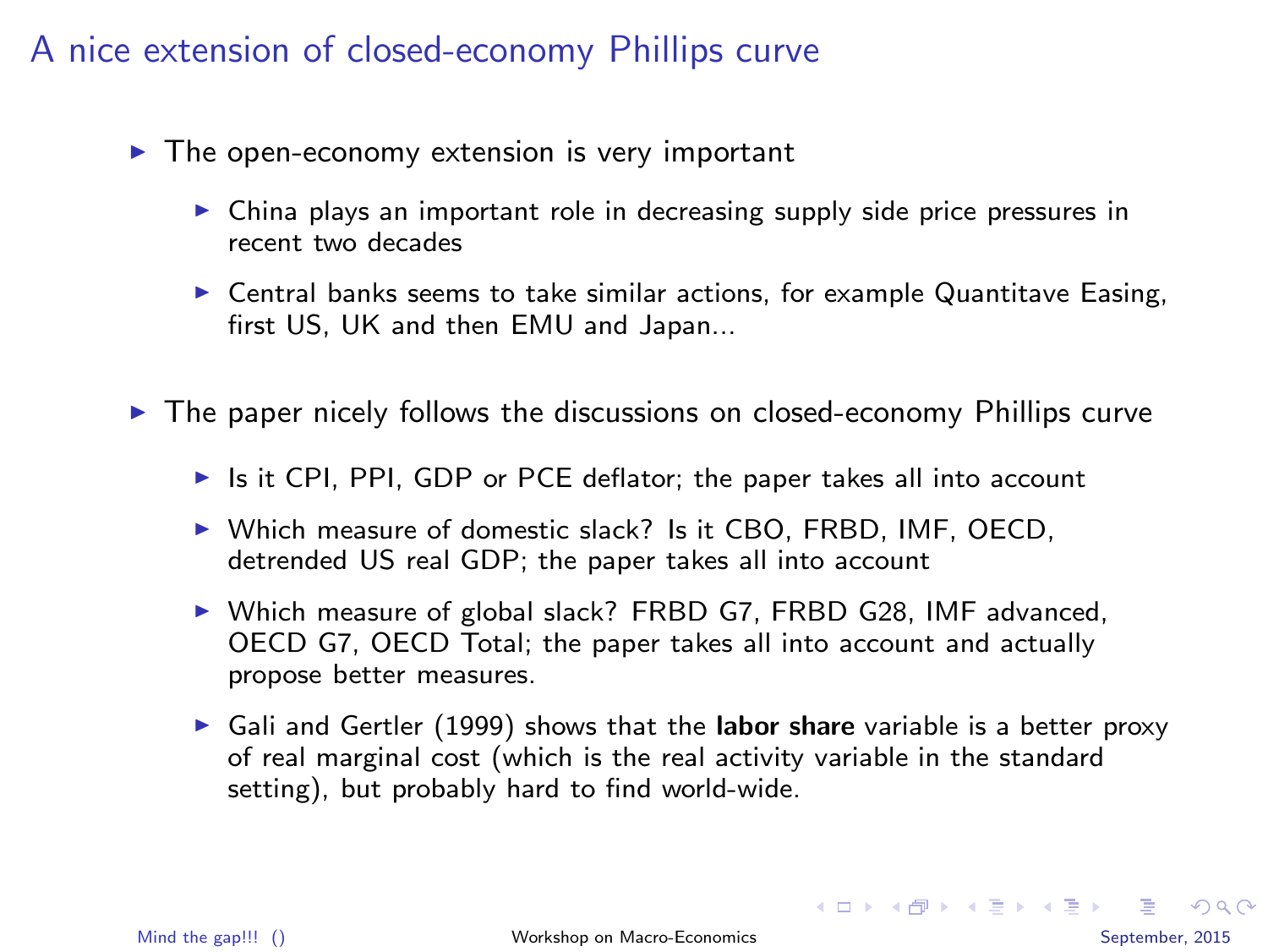# A nice extension of closed-economy Phillips curve

- ▶ Choice of slack measure is important and better measures of slack variables pay off indeed.
- $\triangleright$  Credit growth is crucial in forecasting inflation, this is consistent with the revival of financial accelerator and leverage cycles, see Gertler and Kiyotaki (2010), Geanakoplos (2010) but where is the credit cycle/growth in the theory of Phillips curve? Avenue for future research!

<span id="page-5-0"></span> $\Omega$